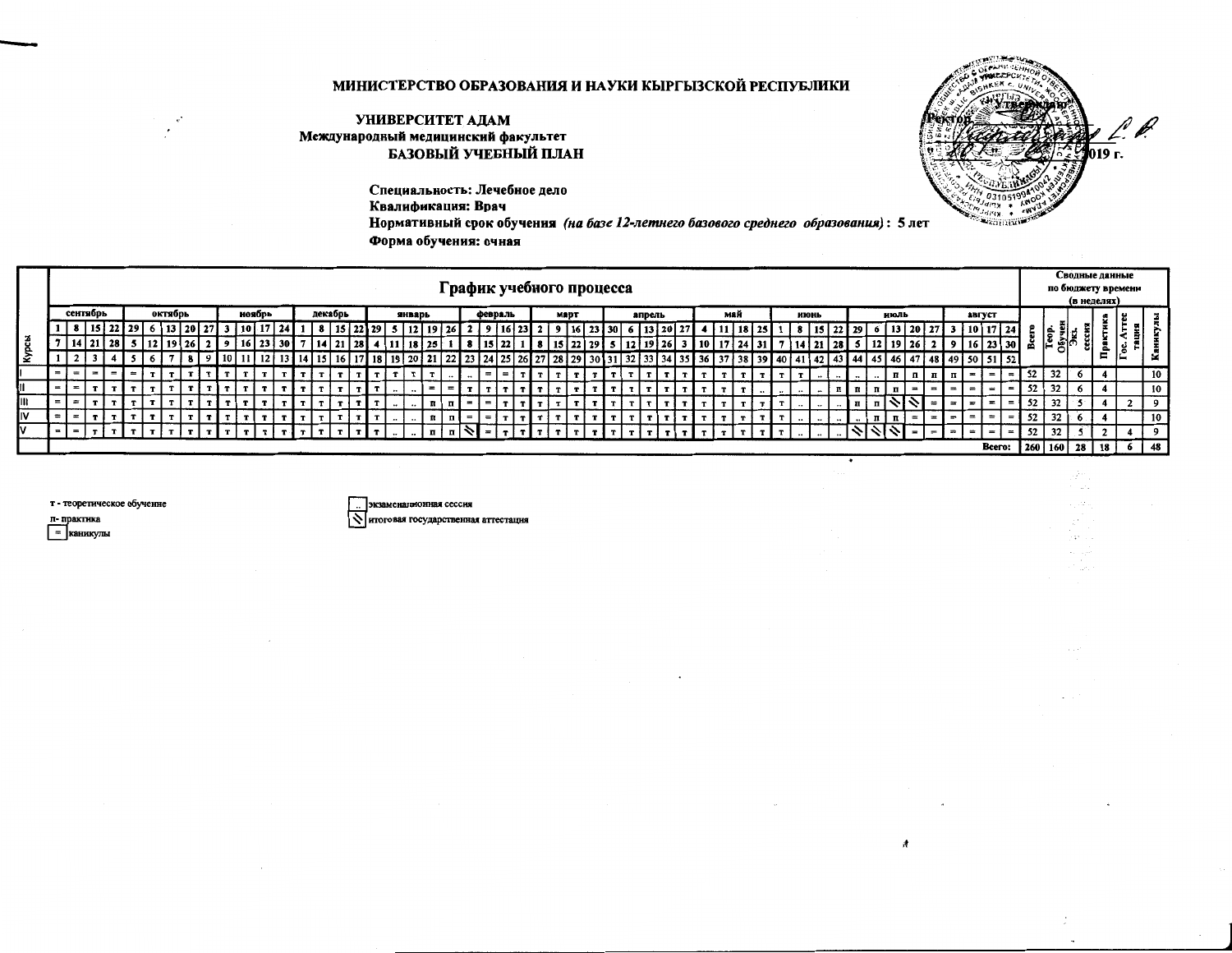## План учебного процесса

|                    |                                                                           |                            |                         |                         |          |                       |                         |                                    | Распределение учебного времени по видам занятий |                  |                 |                                               |                                       |                                             | Примерное распределение по семестрам |                                      |                                    |                                                  |                                 |                                                         |                                                           |
|--------------------|---------------------------------------------------------------------------|----------------------------|-------------------------|-------------------------|----------|-----------------------|-------------------------|------------------------------------|-------------------------------------------------|------------------|-----------------|-----------------------------------------------|---------------------------------------|---------------------------------------------|--------------------------------------|--------------------------------------|------------------------------------|--------------------------------------------------|---------------------------------|---------------------------------------------------------|-----------------------------------------------------------|
|                    |                                                                           | Bcero<br>трудоемкость      |                         |                         |          |                       |                         |                                    |                                                 | форма отчетности |                 | $1$ kypc                                      |                                       |                                             | 2 курс                               | 3 курс                               |                                    | 4 курс                                           |                                 |                                                         | 5 курс                                                    |
|                    |                                                                           |                            |                         |                         |          | в том числе           |                         |                                    |                                                 |                  |                 | $1$ cem.                                      | 2 сем.                                | 3 сем.                                      | 4 сем.                               | 5 сем.                               | 6 сем                              | 7сем.                                            | 8 сем.   9 сем.                 |                                                         | 10 сем                                                    |
| Кол №              | Наименование дисциплин по ГОС                                             | кредитах<br>$\blacksquare$ | часах<br>$\blacksquare$ | ауднторных              | лекцин   | прак/сем              | нцднв кон групп         | самостоятельная<br>работа студента | Экзамены                                        | Зачеты           | Курсовые работы | недель (1ак.час-<br>(HIH)<br>ສ<br>$\tilde{a}$ | uac-<br>недель (1ак.<br>50 мнн)<br>51 | недель (1ак.час-<br>мин)<br>${\tt s}$<br>51 | недель (1ак.<br>50 мнн)<br>5         | Sep<br>иедель (1ак.)<br>50 мин)<br>5 | -ceh<br>16 недель (1ак.<br>50 мнн) | ₫g<br>і недель (1 ак.)<br>50 мин)<br>$\tilde{ }$ | 16 недель (1ак. час-<br>50 мин) | 16 недель (1ак. час-<br>мнн)<br>$\overline{\mathbf{5}}$ | 5 недель (1ак. час-<br>50 мнн)<br>$\overline{\mathbf{5}}$ |
| -1                 | 2                                                                         | 3                          | $\overline{\mathbf{4}}$ | $\overline{\mathbf{5}}$ | 6        | 7                     | $\overline{9}$          | 10                                 | $\overline{\mathbf{11}}$                        | $\overline{12}$  | $\overline{13}$ | 14                                            | 15                                    | 16                                          | 17                                   | 18                                   | $\overline{19}$                    | 20                                               | $\overline{21}$                 | 22                                                      | 23                                                        |
|                    |                                                                           |                            |                         |                         |          |                       |                         |                                    | ГУМАНИТАРНЫЙ, СОЦИАЛЬНЫЙ И ЭКОНОМИЧЕСКИЙ ЦИКЛ   |                  |                 |                                               |                                       |                                             |                                      |                                      |                                    |                                                  |                                 |                                                         |                                                           |
| Б.1.               | Базовая часть                                                             | 24                         | 720                     |                         |          |                       |                         |                                    |                                                 |                  |                 |                                               |                                       |                                             |                                      |                                      |                                    |                                                  |                                 |                                                         |                                                           |
| E.1.1              | Кыргызский язык                                                           | 6                          | 180                     | 96                      | $\bf{0}$ | 96                    | 8                       | 84                                 | 1,2                                             |                  |                 | $\overline{\mathbf{3}}$                       | 3                                     |                                             |                                      |                                      |                                    |                                                  |                                 |                                                         |                                                           |
| E.1.2              | Русский язык                                                              | 6                          | 180                     | $\overline{96}$         | $\bf{0}$ | 96                    | 8                       | 84                                 | 1.2                                             |                  |                 | $\overline{\mathbf{3}}$                       | $\overline{\mathbf{3}}$               |                                             |                                      |                                      |                                    |                                                  |                                 |                                                         |                                                           |
| $\overline{5.1.3}$ | Иностранный язык, латниский язык                                          | 4                          | $\overline{120}$        | 64                      | $\bf{0}$ | 64                    | 4                       | 56                                 | $\mathbf{1}$                                    |                  |                 | 4                                             |                                       |                                             |                                      |                                      |                                    |                                                  |                                 |                                                         |                                                           |
| E.1.4              | История Кыргызстана, История медины                                       | $\overline{\mathbf{4}}$    | 120                     | 64                      | 32       | 32                    | $\overline{4}$          | 56                                 | 3                                               |                  |                 |                                               |                                       | 4                                           |                                      |                                      |                                    |                                                  |                                 |                                                         |                                                           |
| $\overline{B.1.5}$ | Философия                                                                 | $\overline{2}$             | 60                      | 32                      | 16       | $\overline{16}$       | $\mathbf{2}$            | 28                                 | $\overline{2}$                                  |                  |                 | $\overline{2}$                                |                                       |                                             |                                      |                                      |                                    |                                                  |                                 |                                                         |                                                           |
| E.1.6              | Манасоведение                                                             | $\overline{2}$             | 60                      | $\overline{32}$         | 16       | 16                    | $\overline{2}$          | $\overline{28}$                    | $\overline{2}$                                  |                  |                 |                                               | $\overline{2}$                        |                                             |                                      |                                      |                                    |                                                  |                                 |                                                         |                                                           |
| <b>B.1.</b>        | Вариативная часть (перечень дисциплин по выбору<br>утверждаются ежегодно) | $\mathbf{2}$               | 60                      | 32                      | 16       | 16                    | $\overline{\mathbf{c}}$ | 28                                 | 4                                               |                  |                 |                                               |                                       |                                             | $\overline{2}$                       |                                      |                                    |                                                  |                                 |                                                         |                                                           |
|                    | Итого                                                                     | $\overline{26}$            | 780                     | 416                     | 80       | 336                   | 30                      | 364                                | 390                                             |                  |                 | 12                                            | 8                                     | 4                                           | $\mathbf{z}$                         | 0                                    | $\bf{0}$                           | $\mathbf{0}$                                     | $\bf{0}$                        | $\bf{0}$                                                | $\mathbf{0}$                                              |
|                    |                                                                           |                            |                         |                         |          |                       |                         |                                    | МАТЕМАТИЧЕСКИЙ И ЕСТЕСТВЕННО-НАУЧНЫЙ ЦИКЛ       |                  |                 |                                               |                                       |                                             |                                      |                                      |                                    |                                                  |                                 |                                                         |                                                           |
| E.2.               | Базовая часть                                                             | 9                          | 270                     |                         |          |                       |                         |                                    |                                                 |                  |                 |                                               |                                       |                                             |                                      |                                      |                                    |                                                  |                                 |                                                         |                                                           |
| $\overline{b.2.1}$ | Математика и информатика                                                  | $\overline{\mathbf{3}}$    | 90                      | 64                      | 32       | $\overline{32}$       | 4                       | 26                                 | $\overline{2}$                                  |                  |                 |                                               | 4                                     |                                             |                                      |                                      |                                    |                                                  |                                 |                                                         |                                                           |
| E.2.2              | Физика                                                                    | $\overline{2}$             | 60                      | 32                      | 16       | 16                    | $\overline{2}$          | 28                                 | $\overline{\mathbf{4}}$                         |                  |                 |                                               |                                       |                                             | $\overline{2}$                       |                                      |                                    |                                                  |                                 |                                                         |                                                           |
| E.2.3              | Биология с элементами экологии                                            | $\overline{c}$             | 60                      | 32                      | 16       | 16                    | $\overline{2}$          | 28                                 | $\mathbf{1}$                                    |                  |                 |                                               |                                       | $\overline{2}$                              |                                      |                                      |                                    |                                                  |                                 |                                                         |                                                           |
| E.2.4              | Химия                                                                     | $\overline{2}$             | 60                      | 32                      | 16       | 16                    | $\overline{2}$          | 28                                 | $\mathbf{1}$                                    |                  |                 | $\overline{2}$                                |                                       |                                             |                                      |                                      |                                    |                                                  |                                 |                                                         |                                                           |
|                    | Вариативная часть (перечень дисциплин по выбору                           |                            |                         |                         |          |                       |                         |                                    |                                                 |                  |                 |                                               |                                       |                                             |                                      | $\overline{2}$                       |                                    |                                                  |                                 |                                                         |                                                           |
| B.2.               | утверждаются ежегодно)                                                    | $\boldsymbol{4}$           | 120                     | 64                      | 32       | 32                    | 4                       | 56                                 |                                                 |                  |                 | $\mathbf{2}$                                  |                                       |                                             |                                      |                                      |                                    |                                                  |                                 |                                                         | $\mathbf{0}$                                              |
|                    | Итого                                                                     | $\overline{13}$            | 390                     |                         |          |                       |                         | 390                                |                                                 |                  |                 | $\overline{4}$                                | $\overline{\mathbf{4}}$               | $\mathbf{2}$                                | $\overline{2}$                       | $\overline{\mathbf{2}}$              | $\bullet$                          | $\mathbf{0}$                                     | $\mathbf{0}$                    | 0.                                                      |                                                           |
|                    |                                                                           |                            |                         |                         |          | ПРОФЕССИОНАЛЬНЫЙ ЦИКЛ |                         |                                    |                                                 |                  |                 |                                               |                                       |                                             |                                      |                                      |                                    |                                                  |                                 |                                                         |                                                           |
| Б.З.               | Базовая часть                                                             | 185,5                      | 5565                    |                         |          |                       |                         |                                    |                                                 |                  |                 |                                               |                                       |                                             |                                      |                                      |                                    |                                                  |                                 |                                                         |                                                           |
| E.3.1              | Общая и клиническая биохимия                                              | -7                         | 210                     | $\overline{144}$        | 80       | 64                    | 8                       | 66                                 | 2,3                                             |                  |                 |                                               | 4                                     | 5                                           |                                      |                                      |                                    |                                                  |                                 |                                                         |                                                           |
| $\overline{5.3.2}$ | Нормальная анатомия                                                       | 12                         | 360                     | 272                     | 160      | 112                   | $\overline{16}$         | 88                                 | 1,2                                             |                  |                 | 9                                             | 8                                     |                                             |                                      |                                      |                                    |                                                  |                                 |                                                         |                                                           |
| E.3.3.             | Гистология, эмбриология, цитология                                        | $\overline{7}$             | 210                     | 160                     | 96       | 64                    | 8                       | $\overline{50}$                    | 1,2                                             |                  |                 | 5                                             | 5                                     |                                             |                                      |                                      |                                    |                                                  |                                 |                                                         |                                                           |
| Б.3.4.             | Нормальная физиология                                                     | $\mathbf{Q}$               | 270                     | 176                     | 112      | 64                    | 8                       | 94                                 | 1,2                                             |                  |                 | 6                                             | 5                                     |                                             |                                      |                                      |                                    |                                                  |                                 |                                                         |                                                           |
| E.3.5.             | Микробиология, вирусология и иммунология                                  | 8                          | 240                     | 176                     | 112      | 64                    | 8                       | 64                                 | 3,4                                             |                  |                 |                                               |                                       | 6                                           | 5<br>4                               |                                      |                                    |                                                  |                                 |                                                         |                                                           |
| $\overline{b.3.6}$ | Базисная фармакология                                                     | $\overline{7}$<br>7        | 210                     | 128                     | 64       | 64                    | 8                       | 82                                 | 3,4                                             |                  |                 |                                               |                                       | 5                                           |                                      | 4                                    | 4                                  |                                                  |                                 |                                                         |                                                           |
| E.3.7<br>E.3.8     | Патологическая анатомия                                                   | $\overline{\mathbf{4}}$    | 210<br>120              | 144<br>64               | 80<br>32 | 64<br>32              | 8<br>$\overline{4}$     | 66<br>56                           | $\overline{3,6}$<br>$\overline{\mathbf{3}}$     |                  |                 |                                               |                                       | 4                                           |                                      |                                      |                                    |                                                  |                                 |                                                         |                                                           |
| E.3.9.             | Патологическая физиология<br>Инфекционные болезни                         | 6                          | 180                     | 128                     | 64       | 64                    | 8                       | 52                                 | 9                                               |                  |                 |                                               |                                       |                                             |                                      |                                      |                                    | $\star$                                          |                                 | 8                                                       |                                                           |
| Б.З.10             | Блок "Терапия":                                                           | 37.5                       | 1125                    | $\mathbf 0$             |          |                       |                         |                                    |                                                 |                  |                 |                                               |                                       |                                             |                                      |                                      |                                    |                                                  |                                 |                                                         |                                                           |
|                    |                                                                           |                            |                         |                         |          |                       |                         |                                    |                                                 |                  |                 |                                               |                                       |                                             |                                      |                                      |                                    |                                                  |                                 |                                                         |                                                           |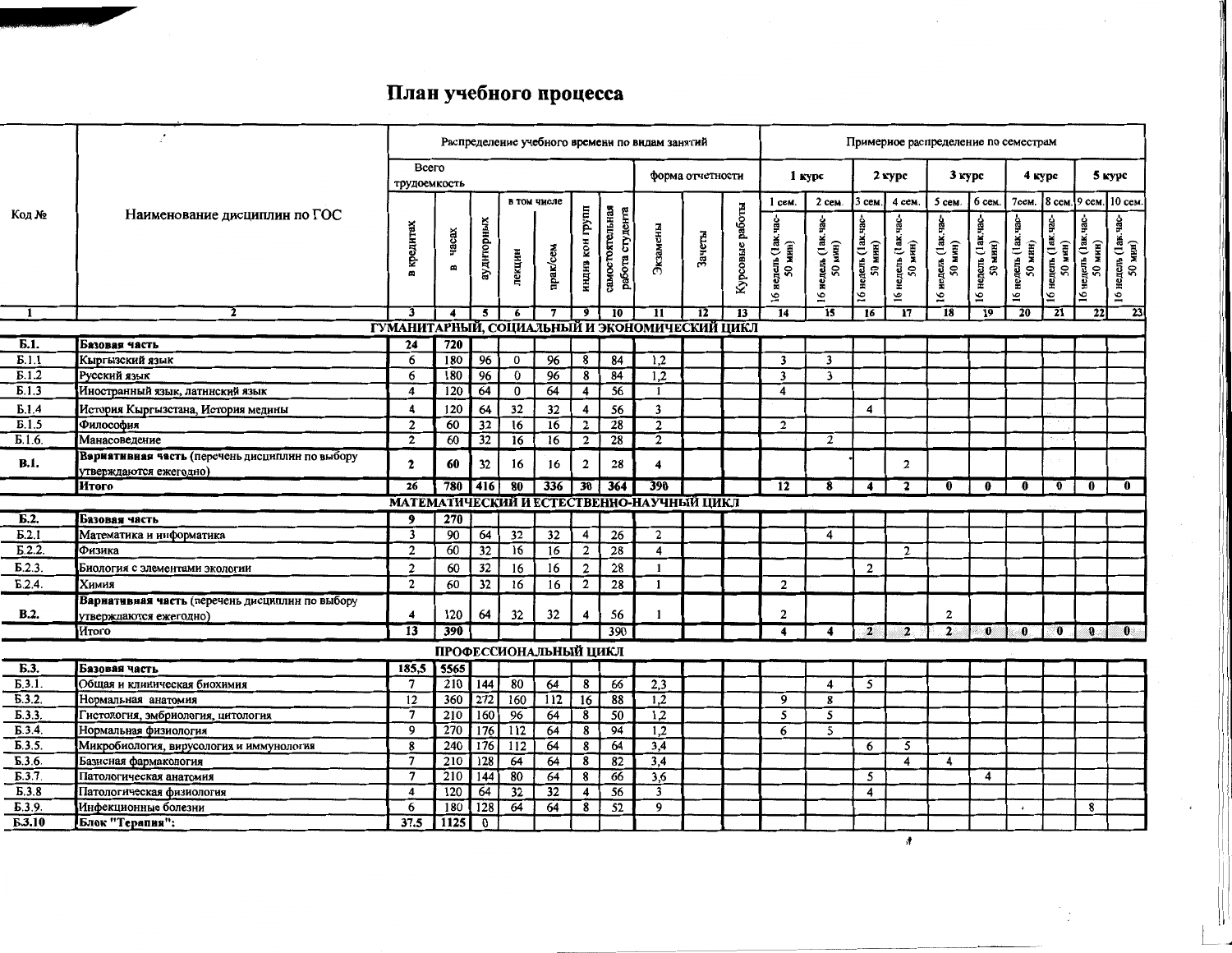|                                   |                                                              |                         |            |                 |                  |                 |                 |                                    | Распределение учебного времени по видам занятий |                  |                 |                           |                        |                                                      |                                    | Примерное распределение по семестрам |                                                  |                                  |                         |                         |                          |
|-----------------------------------|--------------------------------------------------------------|-------------------------|------------|-----------------|------------------|-----------------|-----------------|------------------------------------|-------------------------------------------------|------------------|-----------------|---------------------------|------------------------|------------------------------------------------------|------------------------------------|--------------------------------------|--------------------------------------------------|----------------------------------|-------------------------|-------------------------|--------------------------|
|                                   |                                                              | Bcero<br>трудоемкость   |            |                 |                  |                 |                 |                                    |                                                 | форма отчетности |                 |                           | 1 курс                 |                                                      | $2$ kypc                           | 3 курс                               |                                                  | 4 курс                           |                         |                         | 5 курс                   |
|                                   |                                                              |                         |            |                 | в том числе      |                 |                 |                                    |                                                 |                  |                 | $1$ cem.                  | 2 сем.                 | 3 сем.                                               | 4 cew-                             | 5 сем.                               | 6 сем.                                           | 7сем.                            | 8 сем                   | 19 сем.                 | 10 сем.                  |
| Код №                             | Наименование дисциплин по ГОС                                |                         |            |                 |                  |                 | прупп           |                                    |                                                 |                  |                 | ġ                         |                        |                                                      |                                    | р.<br>Р                              |                                                  | -den.                            | yac-                    | е.<br>Р                 |                          |
|                                   |                                                              | кредитах                | vacax<br>B | аудиторных      | лекции           | прак/сем        | ндня кон        | самостоятельная<br>работа студента | Экзамены                                        | Зачеты           | Курсовые работы | недель (1ак.<br>NHH)<br>ຸ | недель (1ак<br>50 мнн) | недель (1ак. час-<br>мин)<br>$\overline{\mathbf{S}}$ | недель (1ак.<br><b>мин</b> )<br>SO | і недель (1ак.)<br>50 мин)           | недель (1ак<br>мин)<br>$\boldsymbol{\mathsf{s}}$ | недель (1ак.)<br>50 млн)<br>мин) | недель (1ак.<br>50 мин) | недель (1ак.<br>50 млн) | недель (1ак.)<br>50 мнн) |
|                                   |                                                              |                         |            |                 |                  |                 |                 |                                    |                                                 |                  |                 | $\overline{16}$           | $\overline{16}$        | 51                                                   | 16                                 | $\tilde{\mathbf{S}}$                 | 51                                               | $\overline{6}$                   | $\mathfrak{g}_1$        | 5                       | 51                       |
|                                   | $\mathbf{z}$                                                 | 3                       | 4          | 5               | 6                | 7               | $\overline{9}$  | 10                                 | 11                                              | 12               | 13              | 14                        | 15                     | 16                                                   | 17                                 | 18                                   | $\overline{19}$                                  | $\overline{20}$                  | $\overline{21}$         | $\overline{22}$         | $\overline{23}$          |
| E.3.10.1                          | пропедтерапия                                                | 4                       | 120        | 80              | 48               | 32              | 4               | 40                                 | 3                                               |                  |                 |                           |                        | $\overline{5}$                                       |                                    |                                      |                                                  |                                  |                         |                         |                          |
| E.3.10.2                          | ЭНДОКРИНОЛОГИЯ                                               | $\overline{2}$          | 60         | 32              | 16               | 16              | $\overline{4}$  | 28                                 | 6                                               |                  |                 |                           |                        |                                                      |                                    |                                      | $\overline{2}$                                   |                                  |                         |                         |                          |
| E.3.10.3                          | гематология                                                  | $\overline{2}$          | 60         | $\overline{32}$ | 16               | $\overline{16}$ | 4               | 28                                 | 6                                               |                  |                 |                           |                        |                                                      |                                    |                                      | $\mathbf{2}$                                     |                                  |                         |                         |                          |
| E.3.10.4                          | профессиональные болезни                                     | $\overline{2}$          | 60         | $\overline{32}$ | $\overline{16}$  | $\overline{16}$ | 4               | $\overline{28}$                    | $\overline{\tau}$                               |                  |                 |                           |                        |                                                      |                                    |                                      |                                                  | $\overline{2}$                   |                         |                         |                          |
| E.3.10.5                          | внутренние болезни                                           | $\overline{15}$         | 450        | 320             | $-208$           | 128             | 24              | 130                                | 6,7,8                                           |                  |                 |                           |                        |                                                      |                                    |                                      | 6                                                | 6                                | 8                       |                         |                          |
| E.3.10.6.                         | семейная медицина/амбулаторная терапия                       | $\overline{12}$         | 360        | 256             | 128              | 128             | 8               | 104                                | 9,10                                            |                  |                 |                           |                        |                                                      |                                    |                                      |                                                  |                                  |                         | 4                       | $\overline{12}$          |
| Б.3.11.                           | Блок "Педнатрия":                                            | $\overline{22}$         | 660        | $\overline{0}$  |                  |                 |                 |                                    |                                                 |                  |                 |                           |                        |                                                      |                                    |                                      |                                                  |                                  |                         |                         |                          |
| $\overline{B.3.11.1.}$            | пропепедиатрия                                               | $\overline{4}$          | 120        | 80              | 48               | 32              | 4               | 40                                 | 3                                               |                  |                 |                           |                        | 5                                                    |                                    |                                      |                                                  |                                  |                         |                         |                          |
| $\overline{b}.\overline{3}.11.2.$ | детские болезни/амбулаторная педиатрия                       | $\overline{14}$         | 420        | 256             | 144              | 112             | 14              | 164                                | 6,7,8,10                                        |                  |                 |                           |                        |                                                      |                                    |                                      | 4                                                | 5                                | 5                       |                         | $\overline{2}$           |
| Б.3.11.3.                         | детские инфекционные болезни                                 | $\overline{\mathbf{4}}$ | 120        | 80              | 48               | 32              | 8               | 40                                 | 9                                               |                  |                 |                           |                        |                                                      |                                    |                                      |                                                  |                                  |                         | $\overline{5}$          |                          |
| Б.3.12.                           | Блок "Хирургия":                                             | 33,5                    | 1005       | $\bf{0}$        |                  |                 |                 |                                    |                                                 |                  |                 |                           |                        |                                                      |                                    |                                      |                                                  |                                  |                         |                         |                          |
| E.3.12.1                          | пропедхирургия                                               | 4                       | 120        | 64              | 32               | 32              | 8               | 56                                 | 5                                               |                  |                 |                           |                        |                                                      |                                    | 4                                    |                                                  |                                  |                         |                         |                          |
| Б.3.12.2.                         | хирургические болезни/амбулаторная хирургия                  | 13.5                    | 405        | 256             | $\overline{144}$ | $\frac{1}{112}$ | $\overline{26}$ | 149                                | 6,7,8,10                                        |                  |                 |                           |                        |                                                      |                                    |                                      | 5                                                | 5                                | 4                       |                         | $\overline{2}$           |
| $\overline{6.3.12.3}$             | детская хирургия                                             | 3                       | 90         | $\overline{64}$ | 32               | $\overline{32}$ | 4               | $\overline{26}$                    | $\overline{7}$                                  |                  |                 |                           |                        |                                                      |                                    |                                      |                                                  | 4                                |                         |                         |                          |
| $\overline{b.3.12.4.}$            | оперативная хирургия                                         | $\overline{2}$          | 60         | 32              | 16               | 16              | $\overline{2}$  | 28                                 | 7                                               |                  |                 |                           |                        |                                                      |                                    |                                      |                                                  | $\overline{2}$                   |                         |                         |                          |
| E.3.12.5.                         | травматология и ортопедия, детская травма                    | $\overline{2}$          | 60         | 32              | 16               | 16              | $\overline{2}$  | 28                                 | 8                                               |                  |                 |                           |                        |                                                      |                                    |                                      |                                                  |                                  | $\overline{2}$          |                         |                          |
| Б.3.12.6.                         | урология                                                     | $\overline{2}$          | 60         | 32              | 16               | 16              | $\overline{2}$  | 28                                 | 8                                               |                  |                 |                           |                        |                                                      |                                    |                                      |                                                  |                                  | $\overline{2}$          |                         |                          |
| Б.3.12.7.                         | анестезиология, интенсивиая терапия, неотложные<br>состояния | $\overline{\mathbf{3}}$ | 90         | 64              | 32               | 32              | 8               | 26                                 | 10                                              |                  |                 |                           |                        |                                                      |                                    |                                      |                                                  |                                  |                         |                         | 4                        |
| E.3.12.8                          | онкология                                                    | $\boldsymbol{4}$        | 120        | 80              | 48               | 32              | 8               | 40                                 | 8                                               |                  |                 |                           |                        |                                                      |                                    |                                      |                                                  |                                  | 5                       |                         |                          |
| Б.3.13.                           | Системные модули:                                            | 25.5                    | 765        | $\bf{0}$        |                  |                 |                 |                                    |                                                 |                  |                 |                           |                        |                                                      |                                    |                                      |                                                  |                                  |                         |                         |                          |
| Б.3.13.1                          | респираторная система                                        | $\overline{3}$          | 90         | 64              | 32               | 32              | 4               | $\overline{26}$                    | 4                                               |                  |                 |                           |                        |                                                      | 4                                  |                                      |                                                  |                                  |                         |                         |                          |
| B.3.13.2.                         | пищеварительная система                                      | $\overline{\mathbf{3}}$ | 90         | 64              | 32               | 32              | 4               | 26                                 | $\overline{\mathbf{4}}$                         |                  |                 |                           |                        |                                                      | 4                                  |                                      |                                                  |                                  |                         |                         |                          |
| Б.3.13.3.                         | скелетно-мышечная система                                    | 3                       | 90         | 64              | 32               | 32              | 4               | 26                                 | 4                                               |                  |                 |                           |                        |                                                      | 4                                  |                                      |                                                  |                                  |                         |                         |                          |
| Б.3.13.4.                         | сердечно-сосудистая система                                  | $\overline{\mathbf{3}}$ | 90         | 64              | 32               | 32              | 4               | 26                                 | 4                                               |                  |                 |                           |                        |                                                      | 4                                  |                                      |                                                  |                                  |                         |                         |                          |
| Б.3.13.5.                         | кроветворная система                                         | $\overline{2}$          | 60         | 32              | 16               | 16              | 4               | $\overline{28}$                    | 4                                               |                  |                 |                           |                        |                                                      | $\overline{c}$                     |                                      |                                                  |                                  |                         |                         |                          |
| E.3.13.6.                         | нервная система                                              | $\overline{\mathbf{3}}$ | 90         | 64              | 32               | 32              | 4               | 26                                 | 5                                               |                  |                 |                           |                        |                                                      |                                    | 4                                    |                                                  |                                  |                         |                         |                          |
| Б.3.13.7.                         | эндокринная система                                          | $\overline{2}$          | 60         | 48              | 32               | 16              | $\overline{2}$  | 12                                 | 5                                               |                  |                 |                           |                        |                                                      |                                    | 3                                    |                                                  |                                  |                         |                         |                          |
| E.3.13.8.                         | репродуктивная система                                       | $\overline{\mathbf{4}}$ | 120        | 80              | 48               | 32              | 8               | 40                                 | 5                                               |                  |                 |                           |                        |                                                      |                                    | 5                                    |                                                  |                                  |                         |                         |                          |

 $\frac{1}{2} \sum_{i=1}^{n} \frac{1}{i} \sum_{j=1}^{n} \frac{1}{j} \sum_{j=1}^{n} \frac{1}{j} \sum_{j=1}^{n} \frac{1}{j} \sum_{j=1}^{n} \frac{1}{j} \sum_{j=1}^{n} \frac{1}{j} \sum_{j=1}^{n} \frac{1}{j} \sum_{j=1}^{n} \frac{1}{j} \sum_{j=1}^{n} \frac{1}{j} \sum_{j=1}^{n} \frac{1}{j} \sum_{j=1}^{n} \frac{1}{j} \sum_{j=1}^{n} \frac{1}{j} \sum_{j=1}^{n$ 

オ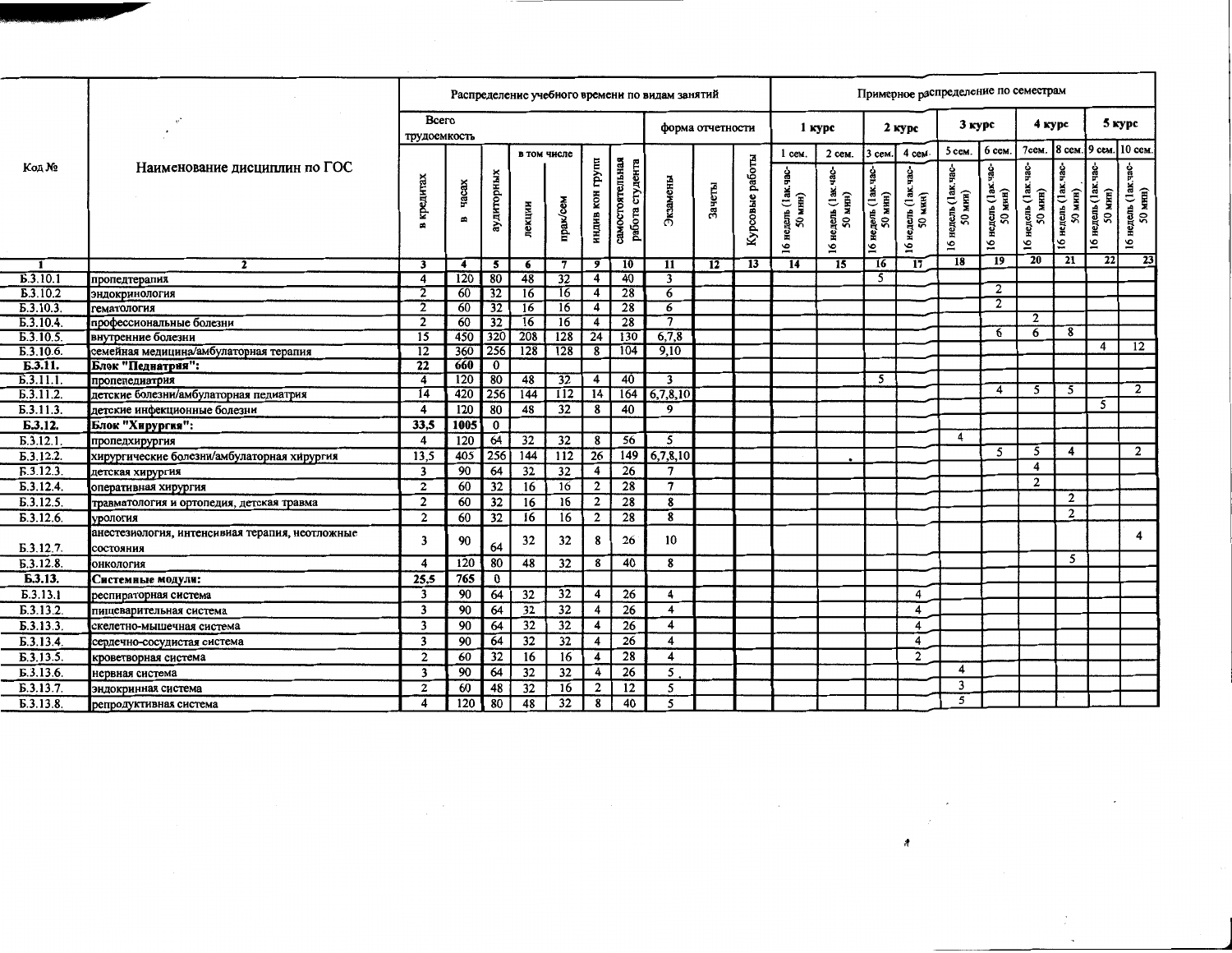|                    |                                                       |                            |                  |                 |                 |                 |                         |                                    | Распределение учебного времени по видам занятий |                  |                 |                                        |                                                              |                                                              | Примерное распределение по семестрам     |                                            |                                                               |                                   |                                            |                                    |                                    |
|--------------------|-------------------------------------------------------|----------------------------|------------------|-----------------|-----------------|-----------------|-------------------------|------------------------------------|-------------------------------------------------|------------------|-----------------|----------------------------------------|--------------------------------------------------------------|--------------------------------------------------------------|------------------------------------------|--------------------------------------------|---------------------------------------------------------------|-----------------------------------|--------------------------------------------|------------------------------------|------------------------------------|
|                    |                                                       | Всего<br>трудоемкость      |                  |                 |                 |                 |                         |                                    |                                                 | форма отчетности |                 |                                        | 1 курс                                                       |                                                              | 2 курс                                   | 3 курс                                     |                                                               | 4 курс                            |                                            |                                    | 5 курс                             |
|                    |                                                       |                            |                  |                 | в том числе     |                 |                         |                                    |                                                 |                  |                 | $1$ cem                                | $2$ сем.                                                     | 3 сем.                                                       | 4 сем.                                   | 5 сем.                                     | 6 сем.                                                        | 7сем.                             | . 18 сем.19 сем.110 сем.                   |                                    |                                    |
| Код №              | Наименование дисциплин по ГОС                         | кредитах<br>$\blacksquare$ | vacax<br>B       | аудиторных      | лекции          | прак/сем        | индив кон групп         | самостоятельная<br>работа студента | Экзамены                                        | Зачеты           | Курсовые работы | -agh<br>недель (1ак<br>мнн)<br>ş,<br>5 | -cer<br>недель (1ак.<br>мнн)<br>$\overline{\mathbf{S}}$<br>5 | чaс-<br>недель (1ак<br>мин)<br>$\overline{\mathbf{S}}$<br>51 | эg<br>Бр<br>недель (1ак<br>50 мнн)<br>51 | .<br>Эвр<br>недель (1ак<br>мин)<br>ສ<br>91 | ខ្លុំ<br>недель (1ак<br>мин)<br>$\overline{\mathbf{S}}$<br>91 | ÷овP<br>16 недель (1ак<br>50 мин) | <b>Set</b><br>недель (1ак<br>50 мин)<br>91 | Sep<br>недель (1ак<br>50 мин)<br>ی | ទំ<br>недель (1ак.<br>50 мнн)<br>5 |
|                    |                                                       | $\overline{\mathbf{3}}$    | 4                | 5               | 6               | 7               | $\overline{9}$          | 10                                 | 11                                              | 12               | 13              | 14                                     | 15                                                           | $\overline{16}$                                              | $\overline{17}$                          | 18                                         | $\overline{19}$                                               | 20                                | $\overline{21}$                            | $\overline{22}$                    | 23                                 |
| Б.3.13.9           | мочевыделительная система                             | $\overline{\mathbf{3}}$    | 90               | 64              | $\overline{32}$ | $\overline{32}$ | 4                       | $\overline{26}$                    | 5                                               |                  |                 |                                        |                                                              |                                                              |                                          | 4                                          |                                                               |                                   |                                            |                                    |                                    |
| $\overline{B.3}$ . | Вариативная часть                                     | 66                         | 1980             | 0               |                 |                 |                         |                                    |                                                 |                  |                 |                                        |                                                              |                                                              |                                          |                                            |                                                               |                                   |                                            |                                    |                                    |
|                    | Вузовский компонент                                   |                            |                  | $\bf{0}$        |                 |                 |                         |                                    |                                                 |                  |                 |                                        |                                                              |                                                              |                                          |                                            |                                                               |                                   |                                            |                                    |                                    |
| B.3.1              | Общественное здоровье и здравоохранение               | 4                          | 120              | 64              | 32              | 32              | 8                       | 56                                 | 9.                                              |                  |                 |                                        |                                                              |                                                              |                                          |                                            |                                                               |                                   |                                            | 4                                  |                                    |
| B.3.2.             | Общая гигиена                                         | $\overline{\mathbf{A}}$    | $\overline{120}$ | 80              | 48              | 32              | 8                       | 40                                 | 5                                               |                  |                 |                                        |                                                              |                                                              |                                          | 5                                          |                                                               |                                   |                                            |                                    |                                    |
| B.3.3.             | Уход за больными                                      | $\overline{2}$             | 60               | 32              | 16              | 16              | $\mathbf{2}$            | 28                                 | $\overline{2}$                                  |                  |                 |                                        | $\overline{\mathbf{2}}$                                      |                                                              |                                          |                                            |                                                               |                                   |                                            |                                    |                                    |
| <b>B.3.4.</b>      | Эпидемиология                                         | $\overline{\mathbf{3}}$    | $\overline{90}$  | 64              | $\overline{32}$ | 32              | 4                       | 26                                 | 9                                               |                  |                 |                                        |                                                              |                                                              |                                          |                                            |                                                               |                                   |                                            | 4                                  |                                    |
| B.3.5.             | Тропическая медицина                                  | $\overline{\mathbf{3}}$    | 90               | 64              | $\overline{32}$ | $\overline{32}$ | 4                       | $\overline{26}$                    | 9                                               |                  |                 |                                        |                                                              |                                                              |                                          |                                            |                                                               |                                   |                                            | 4                                  |                                    |
| <b>B.3.6.</b>      | Секционный курс                                       | $\mathbf{1}$               | 30               | 16              | 8               | 8               | $\overline{2}$          | 14                                 | 10                                              |                  |                 |                                        |                                                              |                                                              |                                          |                                            |                                                               |                                   |                                            |                                    | $\mathbf{1}$                       |
| <b>B.3.7.</b>      | Общ.физиотер, ВКиЛФК                                  | $\overline{\mathbf{3}}$    | 90               | 64              | $\overline{32}$ | 32              | 4                       | 26                                 | 10                                              |                  |                 |                                        |                                                              |                                                              |                                          |                                            |                                                               |                                   |                                            |                                    | 4                                  |
| B.3.8.             | Дерматовенерология                                    | 3,5                        | 105              | 64              | 32              | 32              | 4                       | 41                                 | 6                                               |                  |                 |                                        |                                                              |                                                              |                                          |                                            | 4                                                             |                                   |                                            |                                    |                                    |
| B.3.9.             | Клиническая фармакология                              | $\overline{\mathbf{3}}$    | $\overline{90}$  | 64              | 32              | 32              | 4                       | $\overline{26}$                    | $\overline{\mathbf{8}}$                         |                  |                 |                                        |                                                              |                                                              |                                          |                                            |                                                               |                                   | 4                                          |                                    |                                    |
| <b>B.3.10.</b>     | Психиатрия и наркология                               | 4                          | 120              | 64              | $\overline{32}$ | 32              | 4                       | 56                                 | $\mathbf{q}$                                    |                  |                 |                                        |                                                              |                                                              |                                          |                                            |                                                               |                                   |                                            | 4                                  |                                    |
| B.3.11.            | Неврология с основами нейрохирургии                   | $\overline{\mathbf{4}}$    | 120              | 80              | 48              | $\overline{32}$ | 4                       | 40                                 | $\mathcal{I}$                                   |                  |                 |                                        |                                                              |                                                              |                                          |                                            |                                                               | 5                                 |                                            |                                    |                                    |
| <b>B.3.12.</b>     | Медицинская генетика                                  | $\overline{2}$             | 60               | 32              | 16              | 16              | $\overline{2}$          | 28                                 | 8                                               |                  |                 |                                        |                                                              |                                                              |                                          |                                            |                                                               | $\overline{2}$                    |                                            |                                    |                                    |
| <b>B.3.13.</b>     | Лучевая диагностика и терапия                         | $\overline{2}$             | 60               | $\overline{32}$ | 16              | 16              | $\overline{2}$          | $\overline{28}$                    | $\overline{\mathbf{8}}$                         |                  |                 |                                        |                                                              |                                                              |                                          |                                            |                                                               |                                   | $\overline{2}$                             |                                    |                                    |
| <b>B.3.14.</b>     | Биоэтика                                              | $\overline{2}$             | 60               | 32              | 16              | 16              | $\overline{\mathbf{2}}$ | 28                                 | $\overline{2}$                                  |                  |                 |                                        |                                                              |                                                              |                                          | $\overline{2}$                             |                                                               |                                   |                                            |                                    |                                    |
| B.3.15.            | Офтальмология                                         | 3,5                        | 105              | 80              | 48              | $\overline{32}$ | $\overline{\mathbf{4}}$ | 25                                 | 6                                               |                  |                 |                                        |                                                              |                                                              |                                          |                                            | 5                                                             |                                   |                                            |                                    |                                    |
| <b>B.3.16.</b>     | ЛОР болезни                                           | 3,5                        | 105              | 64              | 32              | 32              | 4                       | 41                                 | 6                                               |                  |                 |                                        |                                                              |                                                              |                                          |                                            | 4                                                             |                                   |                                            |                                    |                                    |
| <b>B.3.17.</b>     | Фтизиатрия                                            | 3                          | 90               | 48              | $\overline{32}$ | $\overline{16}$ | 4                       | 42                                 | $\overline{9}$                                  |                  |                 |                                        |                                                              |                                                              |                                          |                                            |                                                               |                                   |                                            | $\overline{\mathbf{3}}$            |                                    |
| <b>B.3.18.</b>     | Блок "Акушертсво и гинекология"                       | 10                         | 300              | 192             | 112             | 80              | 18                      | 108                                | 7,8,10                                          |                  |                 |                                        |                                                              |                                                              |                                          |                                            |                                                               | 5                                 | 4                                          |                                    | $\overline{\mathbf{3}}$            |
| B.3.19.            | Судебная медицина с правоведением                     | $\overline{\mathbf{4}}$    | 120              | 64              | 32              | 32              | 8                       | 56                                 | 10                                              |                  |                 |                                        |                                                              |                                                              |                                          |                                            |                                                               |                                   |                                            |                                    | 4                                  |
| <b>B.3.20.</b>     | Стоматология                                          | $\mathbf{1}$               | 30               | 16              | 8               | 8               | $\overline{a}$          | 14                                 | 5                                               |                  |                 |                                        |                                                              |                                                              |                                          | -1                                         |                                                               |                                   |                                            |                                    |                                    |
| B.3.21.            | Доказательная медицина                                | $\mathbf{1}$               | 30               | 16              | 8               | 8               | $\overline{\mathbf{2}}$ | 14                                 | 10                                              |                  |                 |                                        |                                                              |                                                              |                                          |                                            |                                                               |                                   |                                            |                                    | $\mathbf{1}$                       |
| B.3.1.1            | Дисциплины по выбору студентов, предлагаемые<br>вузом | 10                         | 300              | 240 l           | 128             | 112             | 20                      | 60                                 | 4,5,10                                          |                  |                 |                                        |                                                              |                                                              | 5                                        | $\mathbf{2}$                               |                                                               |                                   |                                            |                                    | $\mathbf{3}$                       |
|                    | Итого                                                 | 77.5                       | 2325             |                 |                 |                 |                         | 2325                               |                                                 |                  |                 | 20                                     | 24                                                           | 30                                                           | 32                                       | 34                                         | 36                                                            | 36                                | 36                                         | 36                                 | 36                                 |
|                    | <b>ВСЕГО</b>                                          | 300                        | 9000             |                 |                 |                 |                         |                                    |                                                 |                  |                 | 36                                     | 36                                                           | 36                                                           | 36                                       | 36                                         | 36                                                            | 36                                | 36                                         | 36                                 | 36                                 |
|                    |                                                       |                            |                  |                 |                 |                 |                         |                                    |                                                 |                  |                 |                                        |                                                              |                                                              |                                          |                                            |                                                               |                                   |                                            |                                    |                                    |

 $\sim 100$ 

đ